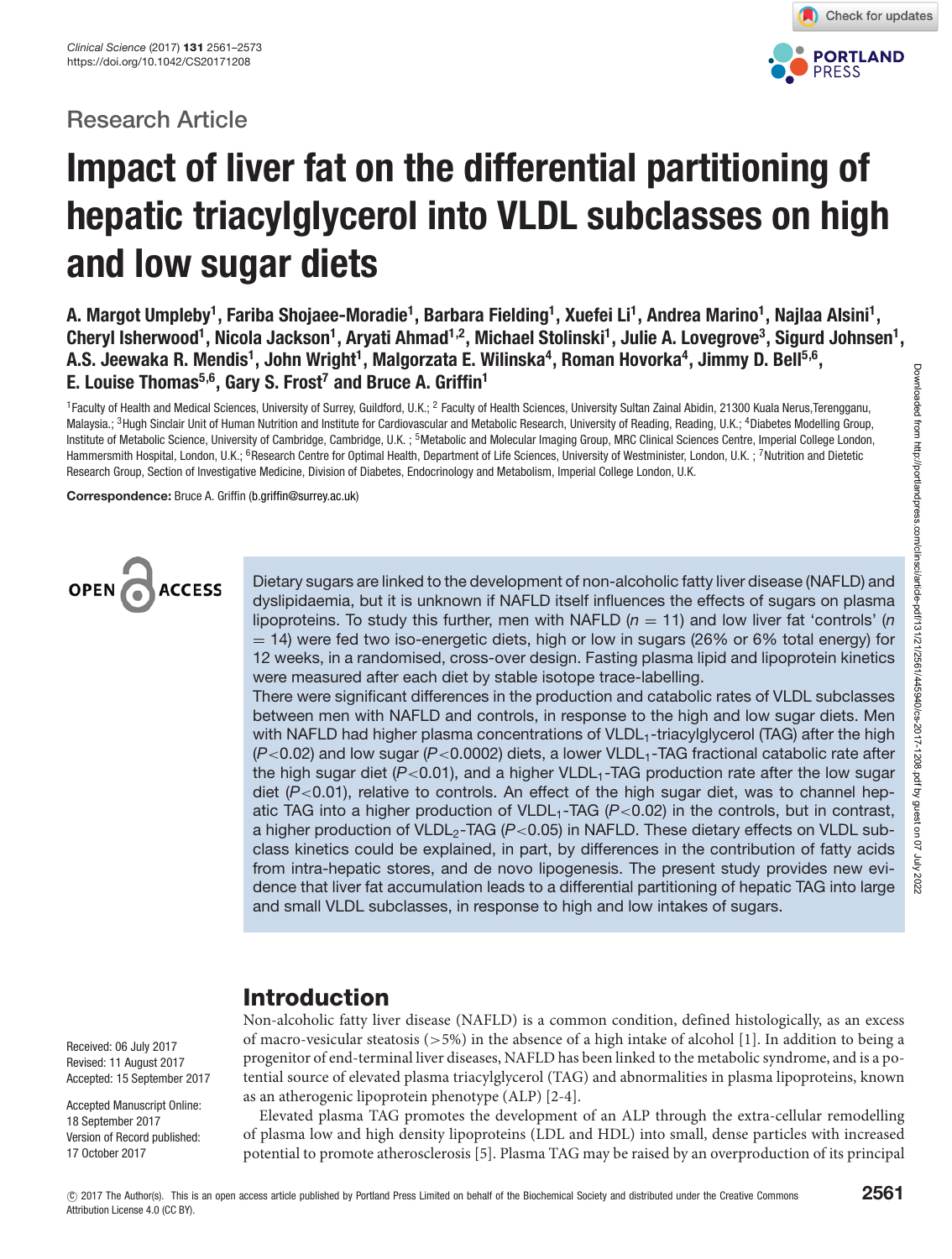

transporter VLDL in the liver, and/or impaired clearance of VLDL from the plasma [\[6\]](#page-11-1). VLDL is secreted from the liver as a spectrum of particles that vary in size, composition and metabolic properties, which can be subdivided on the basis of hydrated density into two discrete subclasses of large, TAG-rich VLDL<sub>1</sub> and smaller VLDL<sub>2</sub> (Svedberg flotation units (Sf) of 60–400 and 20–60, respectively) [\[7\]](#page-11-2). The particle size of VLDL in the liver in the fasted, post-absorptive state is largely determined by the availability of lipid in the form of non-esterifed fatty acids (NEFA) from peripheral adipose tissue (systemic source) or splanchnic sources, the latter of which includes visceral adipose tissue, intra-hepatic stores, and synthesis of fatty acids by de novo lipogenesis (DNL) in the liver [\[8\]](#page-11-3).

Free sugars in food and sugar-sweetened beverages have been implicated in the development of dyslipidaemia and NAFLD, either through the direct lipogenic effects of sugars on liver fat and VLDL metabolism, and/or via the indirect effects of the energy from sugars on body weight [\[9\]](#page-11-4). While DNL makes a relatively small contribution to VLDL-TAG production, this has been shown to increase substantially when a high proportion of dietary energy is supplied as sugars, especially sucrose and fructose (>20% total energy) [\[10\]](#page-11-5). However, the extent to which liver fat affects the handling of hepatic fatty acids and alters VLDL metabolism in response to intakes of sugars representative of a Western diet, is currently unknown. The present study tested the hypothesis that liver fat influences the metabolic effects of a high relative to a low intake of sugars (representative of the upper and lower 2.5th percentiles of intake in the UK), on plasma lipoproteins, by altering the kinetics and source of fatty acids for the production of VLDL subclasses.

# **Materials and methods Participants**

Participants were men (aged 40–65 years, BMI 25–30) at increased cardio-metabolic risk, as determined by a 1 to 10 risk score used previously in the '*RISCK'* study [\[11\]](#page-11-6). Men with a cardio-metabolic score of ≥4 and *APO* ε*3/*ε*3* genotype (to exclude possible confounding effects of different apo E isoforms on lipid metabolism), underwent an assessment of intra-hepatocellular lipid (IHCL) by magnetic resonance spectroscopy (MRS) for assignment to a group with NAFLD (>5.56% IHCL,  $n = 11$ ) or low liver fat (controls) (<5.56% IHCL,  $n = 14$ ) [\[12\]](#page-11-7). Exclusion criteria included diabetes and any medical condition other than NAFLD, lipid-lowering medication, unstable weight in the preceding 3 months, and an intake of alcohol exceeding 20 g/day. All participants provided written informed consent before taking part in the study, which received favourable ethical opinions from Surrey Research Ethics Committee (Ref. 08/H1109/227), and the University of Surrey's Ethics Committee (Ref. EC/2009/29). The trial was registered on Clinical Trials.gov (Ref. NCT01790984).

# **Study design**

The study had a randomised, two-way cross-over design, with two 12 weeks dietary interventions. After an initial 4 weeks run-in period on their habitual diet, participants were randomised to either a high or low sugar diet, using a computer-generated sequence of treatments in sealed envelopes. The two diets were iso-energetic and contained the same macronutrient composition. Participants returned to their habitual diet for 4 weeks washout, before crossing-over to the alternative diet for a further 12 weeks. During the dietary interventions, participants were instructed to maintain their habitual level of physical activity. Certain outcome measures were determined before and after each diet (body weight, percentage body fat, plasma lipids, glucose and serum insulin), while others were measured at the end of each diet (stable-isotope tracer kinetics, lipoprotein composition, IHCL and body fat distribution by MRS).

# **Dietary interventions**

Intakes of total carbohydrates and sugars were based on mean intakes for men aged 40–65 years in the UK's National Diet & Nutrition Survey (NDNS), with target intakes for non-milk extrinsic sugars (NMES) on the high and low sugar diets corresponding to the upper and lower 2.5th percentile of intake in the UK population, respectively [13]. The term NMES, as originally defined by the UK's Department of Health [14], included free sugars added to food (including 50% of sugars in tinned and dried fruit), but excluded sugars in whole fruit, and lactose, primarily from cows' milk [\[15\]](#page-11-8). The content of sugars in the two diets was achieved by a dietary exchange of sugars for starch using a range of commercially available foods, as described in the Supplementary Material. Dietary intakes were assessed by the completion of 3-day diet diaries during the final week of each dietary intervention (2 weekdays and 1 weekend day). Diaries were analysed by a single operator using *DietPlan 6* (version 6.50, Forestfield Software Ltd, UK).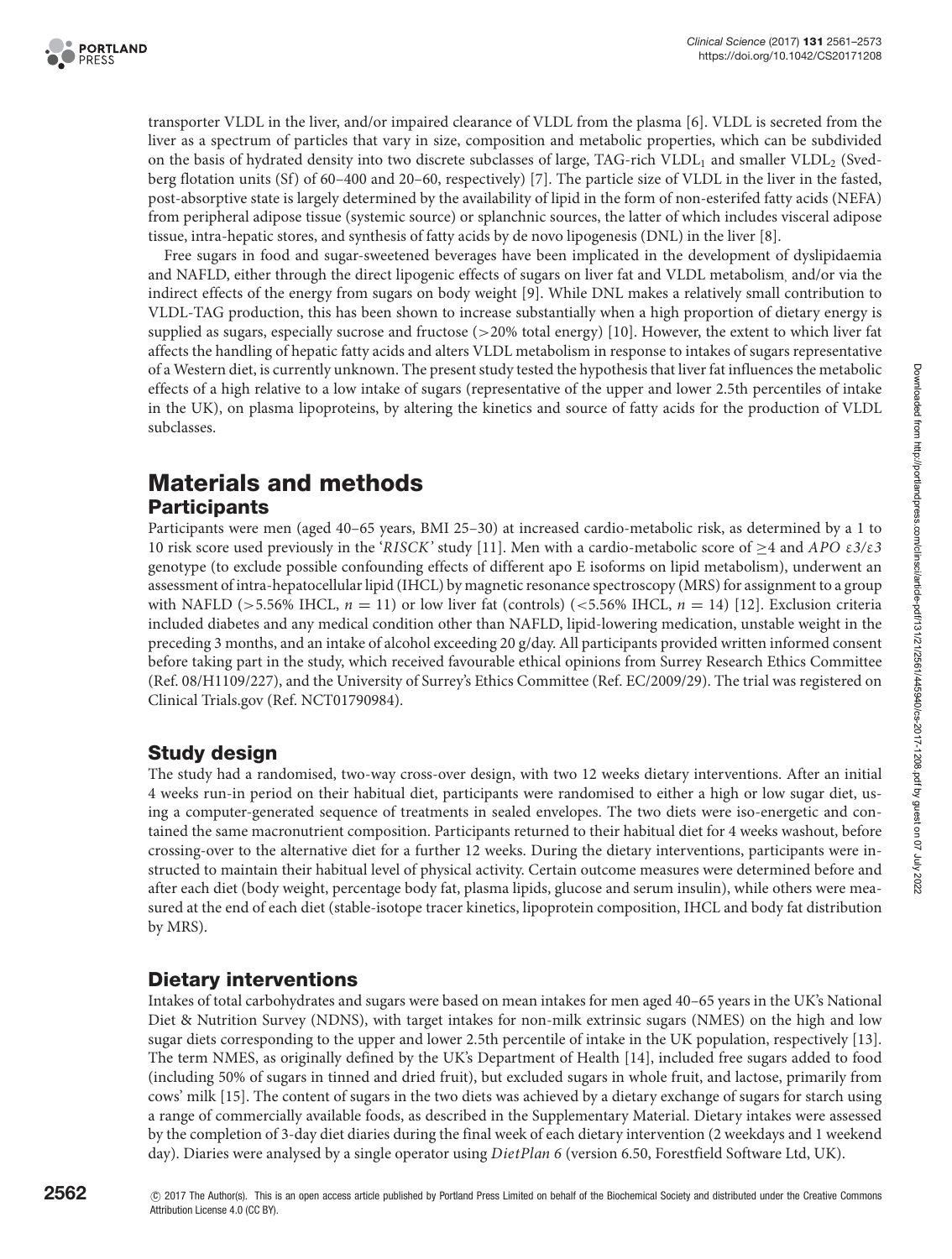

# **Metabolic study (Post-diets)**

The study protocol is shown in Supplementary Figure S1. The evening before the metabolic study, participants consumed a set volume of deuterated water  $({}^{2}H_{2}O_3)$  g/kg body water; 50% after a standardised low fat, low fibre meal (1900 h) and 50% 3 h later at 2200 h). They then fasted and drank only water enriched with  ${}^{2}H_{2}O(4.5 g^{2}H_{2}O/l$ drinking water). The following morning, a blood sample was taken to measure deuterium enrichment of palmitate in VLDL<sub>1</sub> and VLDL<sub>2</sub>-TAG, and plasma water to measure DNL (for calculation see the Supplementary Material). A primed, 10 h constant iv  $[1^{-13}C]$ leucine infusion  $(1 \text{ mg/kg}; 1 \text{ mg/(kg h)})$  (99%, Cambridge Isotopes) was administered to measure VLDL<sub>1</sub>, VLDL<sub>2</sub>, intermediate density lipoprotein (IDL), LDL<sub>2</sub> and LDL<sub>3</sub>-apoprotein B (apoB) kinetics. An 8 h constant iv infusion of [U-<sup>13</sup>C]palmitate (99%, Cambridge Isotopes) bound to human albumin (5%, 0.01 μmol/(kg min)), was administered to measure palmitate production rate (PR, assumed to be mainly from systemic adipose tissue lipolysis), and the percentage contribution of systemic NEFA to the export of TAG in VLDL<sub>1</sub> and VLDL<sub>2</sub>. An intravenous bolus of  $[1,1,2,3,3^{-2}H_5]$ glycerol (75 µmol/kg) (99%, Cambridge Isotopes) was administered to measure VLDL<sub>1</sub> and VLDL<sub>2</sub>-TAG PR and fractional catabolic rate (FCR). Blood samples were taken at sequential time intervals to measure the isotopic enrichment and concentrations of plasma palmitate, αketoisocaproate (αKIC) and glycerol, and the enrichment and concentrations of apoB, TAG-palmitate and TAG-glycerol in the lipoprotein fractions, as reported previously [\[16,](#page-11-9)[17\]](#page-11-10). At the end of each dietary intervention period, the activity of lipoprotein lipase (LPL) and hepatic lipase (HL) in plasma was measured before and 15 min after an intravenous injection of 50 U/kg heparin, as previously described [\[18\]](#page-11-11).

### **Magnetic resonance imaging and spectroscopy**

Whole body magnetic resonance imaging (MRI) scans were obtained on a 1.5T Phillips Achieva system (Philips Medical Systems, Best, The Netherlands). Volumes of intra-abdominal and subcutaneous abdominal adipose tissue were calculated from the abdominal region between the slices containing the bottom of the lungs/top of the liver, and femoral heads. Spectra were analysed by a single trained observer (ELT) using AMARES. Liver fat (IHCL) was measured relative to liver water content, as described previously [\[19\]](#page-11-12). Seventeen of the 25 participants who completed both diets, underwent a post-dietary analysis of IHCL and body fat distribution by MRS.

### **Laboratory methods**

VLDL<sub>1</sub>, VLDL<sub>2</sub>, IDL, LDL<sub>2</sub> and LDL<sub>3</sub> were separated by sequential ultracentrifugation [\[7\]](#page-11-2). Plasma TAG, VLDL<sub>1</sub> and VLDL2-TAG were extracted, and the isotopic enrichment of glycerol and TAG-palmitate in these extracts was measured by gas chromatography mass spectrometry (GCMS), as described previously [\[16\]](#page-11-9). The isotopic enrich-ment of leucine in VLDL<sub>1</sub>, VLDL<sub>2</sub> and IDL-apoB, and plasma αKIC enrichment, was measured by GCMS [\[17\]](#page-11-10). Leucine enrichment in LDL2 and LDL3-apoB was measured as the *N-*acetyl, *n*-propyl-ester derivative and analysed by GC-combustion isotope ratio MS (Delta plus XP isotope ratio MS, Thermo Scientific). Plasma  ${}^{2}H_{2}O$  enrichment was measured with a Gasbench II inlet system and isotope ratio MS using platinum catalyst rods to liberate hydrogen gas. Isotopic enrichment was measured relative to laboratory standards, which had been previously calibrated against international standards; Vienna Standard Mean Ocean Water and Standard Light Arctic Precipitation (International Atomic Energy Agency, Vienna, Austria). LPL and HL were measured in post-heparin plasma by the Confluolip Lipase test (Progen Biotechnik, Heidelberg). Plasma NEFA, total cholesterol, TAG, lipoprotein fraction TAG and cholesterol were measured by enzymatic assays using a Cobas MIRA (Roche, Welwyn Garden City, UK). Apolipoprotein B (apo B) in lipoprotein fractions was measured by an in-house ELISA. Plasma apolipoproteins C-II, C-III and E were measured by commercially available ELISAs (Biomedica, GmbH&Co, Wien, Austria), and small dense (sd) LDL-cholesterol by a precipitation method (Randox Laboratories Ltd) on an ILab 650 (Werfen). *APO E* genotype was determined by quantitative polymerase chain reaction and Southern blotting.

# **Data analysis**

Tracer enrichment of αKIC, leucine, palmitate and glycerol was expressed as tracer/tracee ratio (TTR) corrected for baseline enrichment. Lipoprotein kinetics were analysed by compartmental modelling, as described previously [\[16,](#page-11-9)[17\]](#page-11-10). These models and the calculation of the fatty acid contribution to VLDL-TAG PR, together with further details of the methods, are described in the Supplementary Material.

# **Statistical methods**

Data are expressed as means ( $\pm$  SEM) for normally distributed variables, and log<sub>10</sub> transformed geometric means for non-normally distributed variables.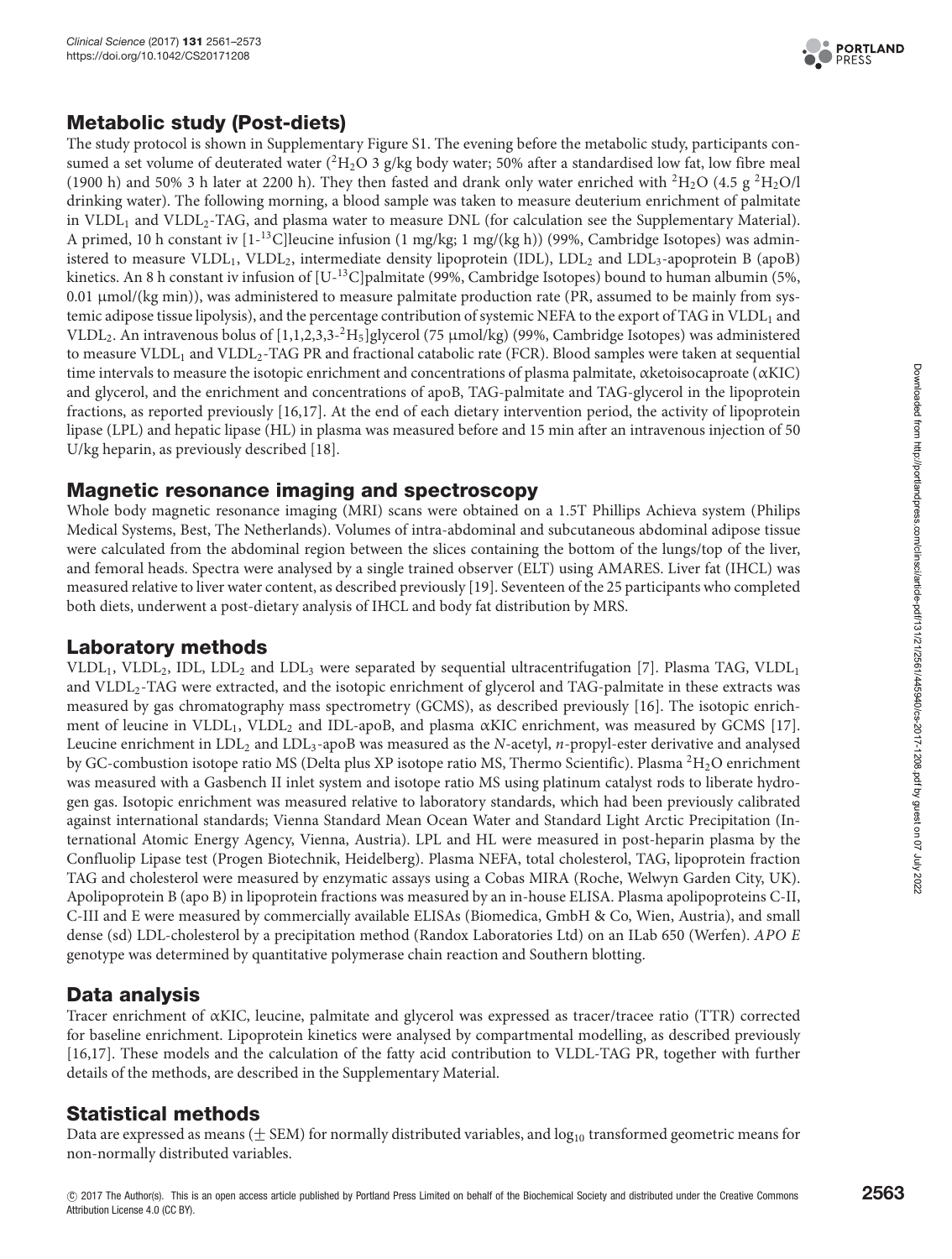<span id="page-3-0"></span>

|                                                                                                                  | NAFLD $(n = 11)$              | Controls ( $n = 14$ )      |  |
|------------------------------------------------------------------------------------------------------------------|-------------------------------|----------------------------|--|
| Age, years (range)                                                                                               | 59 (49–64)                    | 54 (41–65)                 |  |
| Body weight (kg)                                                                                                 | $90.0 + 2.2(75.6 - 102.4)$    | $89.7 + 2.4(78.3 - 107.9)$ |  |
| BMI (kg/m <sup>2</sup> )                                                                                         | $28.9 + 0.3(26.9 - 30.8)$     | $28.4 + 0.5(26.0 - 31.0)$  |  |
| Waist circumference (cm)                                                                                         | $104 + 2(93 - 113)$           | $104 + 1(100 - 114)$       |  |
| Liver fat $(\%)$                                                                                                 | $17.2 + 2.71$ (7.9-36.8)      | $2.5 + 0.3$ (0.5–4.6)      |  |
| Plasma TAG (mmol/l)                                                                                              | $1.89 + 0.27^{2}$ (1.10-4.01) | $1.33 + 0.23(0.60 - 3.80)$ |  |
| Plasma cholesterol (mmol/l)                                                                                      | $5.91 + 0.25 (4.60 - 7.20)$   | $5.51 + 0.28$ (4.30-7.20)  |  |
| Plasma HDL cholesterol (mmol/l)                                                                                  | $1.22 + 0.08(1.00 - 2.00)$    | $1.24 + 0.08(0.90 - 2.10)$ |  |
| Plasma glucose (mmol/l)                                                                                          | $5.73 + 0.11(4.90 - 6.10)$    | $5.46 + 0.12$ (4.90-6.40)  |  |
| Systolic BP (mmHg)                                                                                               | $131 + 7(113 - 177)$          | $134 + 3(110 - 156)$       |  |
| Diastolic BP (mmHg)                                                                                              | $86 + 4.5(67 - 113)$          | $84 + 2.7(62 - 93)$        |  |
| Values are means $\pm$ SEM (ranges). Significant difference between groups: ${}^{1}P$ < 0.001; ${}^{2}P$ < 0.05. |                               |                            |  |

#### **Table 1 Group characteristics at baseline**

*Statistical modelling*. Data are expressed as estimates of contrasts of least squares means for normally distributed variables, and as ratios of geometric means forlogarithmically transformed variables. For outcome measures for which there were four samples from each participant (pre- and post-diets, for each period), the post-diet measurements (NAFLD and controls for the 2-period cross-over, logarithmically transformed or not, as appropriate), were analysed as dependent variables in a general linear mixed model, with the following fixed categorical, non-random, explanatory effects: period, treatment (low and high sugar diet), period by treatment interaction (to detect carry-over effects), liver fat level(NAFLD and control) and treatment by liver fat level interaction. The pre-diet measurements (logarithmically transformed or not, as appropriate) for each period, and body weights (pre- and post-diets) were included as covariates in the model, with participant as a model random effect. For outcome measures for which there were two samples for each participant (post-diets; end of each dietary intervention period only), each measurement for the combined groups (NAFLD and controls), for the 2-period cross-over, were analysed in a general linear mixed model with the same fixed categorical effects as above, and body weights (pre- and post-diets) as covariates. Variables for which there was no significant carry-over effect, were modelled as above, omitting the period-by-treatment interaction from the model. There was only evidence of significant treatment by period interactions (carry-over effect) at the 5% level for VLDL1-TAG FCR, which was modelled using data from the first period only. Modelling was performed using procedure MIXED of SAS Version 9.2 (SAS Institute, Cary, NC, USA).

# **Results**

Twenty-five men completed the study. The baseline characteristics of the NAFLD and control groups, including age, body weight, BMI, waist circumference and biochemical measures, were similar, except for plasma TAG, which was 42% higher in men with NAFLD than controls (*P*<0.05, [Table](#page-3-0) 1).

# **Dietary intake and changes in body weight**

Self-recorded dietary intakes were monitored by regular visits to the homes of participants, and indicated that dietary compliance was maintained. There was no difference in reported energy intake between diets, or differences in energy intake, macronutrients or alcohol between NAFLD and controls on either diets (Supplementary Table S1). The high sugar diet resulted in a higher intake of total sugars and NMES (26% total energy) in comparison with the baseline and low sugar diet (6% total energy) in both men with NAFLD and controls  $(P<0.01$  for all comparisons). The high sugar diet was also lower in starch (*P*<0.01) than the low sugar diet in both groups. Percent energy intake from dietary fat was significantly lower on the high sugar diet in controls (*P*<0.001).

Body weight was higher after the high versuslow sugar diet in NAFLD (*P*<0.001) and controls (*P*<0.01), with both groups gaining and losing approximately 2 kg on the high and low sugar diets, respectively [\(Table 2\)](#page-4-0). All variables were adjusted for these differences in body weight in the statistical analysis (see Statistical methods). There was no significant difference in body weight between groups after either diet, or differences in the change of body weight between groups on either diet, over time.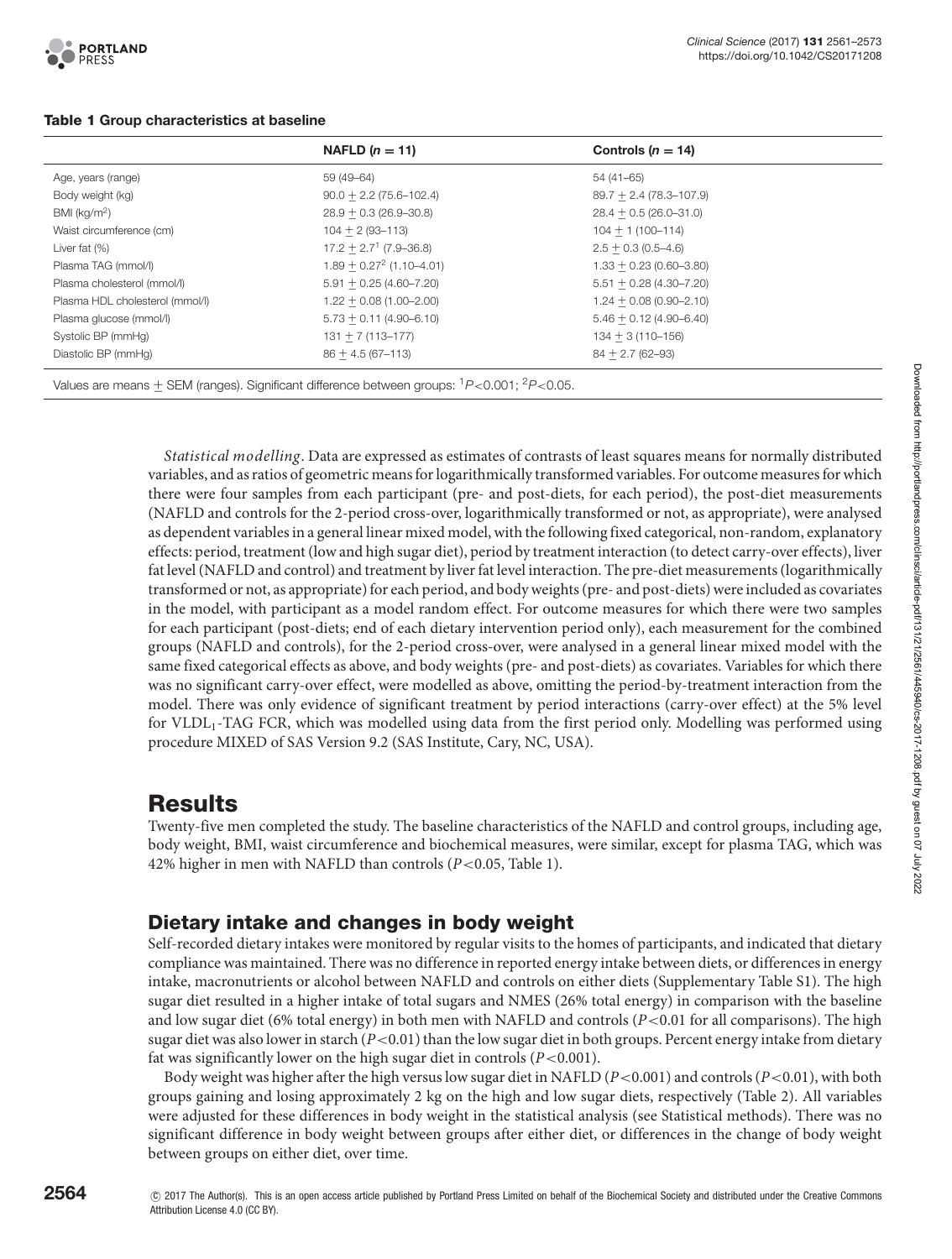

#### <span id="page-4-0"></span>**Table 2 Effects of high and low sugars diets on anthropometrics and plasma lipids**

|                                  | NAFLD $(n = 11)$   |               | Controls ( $n = 14$ ) |               |
|----------------------------------|--------------------|---------------|-----------------------|---------------|
|                                  | <b>High sugars</b> | Low sugars    | <b>High sugars</b>    | Low sugars    |
| Body weight (kg)                 | $89.8 + 2.5$       | $87.7 + 2.44$ | $88.9 + 2.8$          | $86.7 + 2.95$ |
| BMI (kg/m <sup>2</sup> )         | $28.8 + 0.4$       | $28.2 + 0.5$  | $28.1 + 0.6$          | $27.4 + 0.6$  |
| Liver fat <sup>1</sup> $(%)$     | $24.2 + 6.8$       | $14.2 + 3.2$  | $3.6 + 1.3$           | $1.5 + 0.3$   |
| Body fat <sup>2</sup> $(%)$      | $27.3 + 0.8$       | $26.5 + 0.9$  | $24.8 + 0.7$          | $23.8 + 0.9$  |
| Plasma TAG <sup>3</sup> (mmol/l) | $2.05 + 0.24^6$    | $1.77 + 0.22$ | $1.33 + 0.15$         | $1.13 + 0.08$ |
| Plasma cholesterol (mmol/l)      | $5.59 + 0.33$      | $5.24 + 0.30$ | $5.10 + 0.25$         | $4.82 + 0.26$ |
| Plasma LDL-C (mmol/l)            | $3.40 + 0.26$      | $3.23 + 0.28$ | $3.27 + 0.19$         | $3.13 + 0.21$ |
| Plasma HDL-C (mmol/l)            | $1.21 + 0.09$      | $1.15 + 0.07$ | $1.19 + 0.07$         | $1.16 + 0.08$ |
| Plasma glucose (mmol/l)          | $5.35 + 0.09$      | $5.39 + 0.09$ | $5.08 + 0.11$         | $5.11 + 0.08$ |
| Plasma insulin (mU/l)            | $21.2 + 2.6$       | $21.4 + 1.0$  | $17.9 + 1.4$          | $17.7 + 2.4$  |
| HOMA2-IR                         | $2.72 + 0.33$      | $2.76 + 0.12$ | $2.28 + 0.17$         | $2.26 + 0.29$ |

Values are arithmetic means  $\pm$  SEMs unless stated otherwise. <sup>1</sup>Measured by MRS on subgroup  $n = 17$ ; <sup>2</sup>measured by bio-electric impedance;<br><sup>3</sup>geometric mean  $\pm$  SEM. Significant difference between diets (within group)

# **Plasma lipids and lipoprotein kinetics**

#### **Summary of model interactions**

There was an overall difference in the response to the two diets between the NAFLD and control groups, as evidenced by significant Group (NAFLD vs control)  $\times$  diet (high vs low sugars) interactions for our primary outcome variables. These interactive variables included: (1) the plasma concentration and PR of large, TAG-rich VLDL<sub>1</sub>-TAG ( $P = 0.026$ , *P* = 0.015), which were higher in NAFLD compared with controls, but which increased in the controls in response to the high sugar diet; (2) the rate of VLDL<sub>2</sub>-TAG production ( $P = 0.04$ ), which was higher in NAFLD than controls after the high sugar diet; (3) the rate of removal of plasma small, dense LDL<sub>3</sub>-apo B ( $P = 0.02$ ), which was lower in NAFLD than controls after the low sugar diet; (4) plasma NEFA ( $P = 0.004$ ) which was higher in NAFLD than controls after the high sugar diet and (5) the contribution of DNL to  $VLDL_1TAG$  production ( $P = 0.02$ ), which tended to be greater in controls after the high versus the low sugar diet, and higher in NAFLD relative to controls after the low sugar diet.

#### **Post-hoc differences between groups**

Men with NAFLD had higher plasma concentrations of total VLDL-TAG and VLDL<sub>1</sub>-TAG than controls, after the high (*P*<0.02 for both comparisons), and low (*P*<0.001, for both comparisons) sugar diets [\(Table 3,](#page-5-0) [Figure](#page-6-0) 1a), and a higher VLDL1-TAG PR and lower VLDL1-TAG FCR than controls, after the low and high sugar diets, respectively [\(Figure](#page-6-0) 1c, and [Table](#page-5-1) 4, *P* = 0.01 for both comparisons). Men with NAFLD also had a higher concentration of plasma small, dense LDL cholesterol (sdLDL), and lower FCR for small, dense LDL<sub>3</sub>-apo B than controls, after the low sugar diet (*P*<0.05 for both comparisons) [\(Tables 3](#page-5-0) and [4\)](#page-5-1).

#### **Post-hoc differences between diets**

Men with NAFLD had a higher PR of VLDL<sub>2</sub>-TAG ( $P = 0.036$ , [Table](#page-5-1) 4, [Figure](#page-6-0) 1d) after the high versus the low sugar diet. In contrast, controls had a significantly higher PR of VLDL<sub>1</sub>-TAG ( $P = 0.02$ ), and trend towards a higher plasma concentration of VLDL<sub>1</sub>-TAG ( $P = 0.058$ ), after the high versus low sugar diet [\(Figure](#page-6-0) 1 c,a). Men with NAFLD had a higher plasma concentration of IDL-apo B ( $P = 0.025$ , [Table 3\)](#page-5-0), IDL-apo B pool size ( $P = 0.025$ , data not shown), and trend for a higher IDL-apo B PR ( $P = 0.06$ , [Table](#page-5-1) 4), after the high versus the low sugar diet.

#### **Sources of fatty acids for VLDL production**

#### **Post-hoc differences between groups**

Men with NAFLD had a greater contribution of fatty acids from splanchnic fat for the production of VLDL<sub>1</sub> and VLDL2-TAG relative to controls, after the high sugars diet [\(Figure](#page-6-0) 1c,d, *P*<0.05 for both comparisons). This group also expressed a greater contribution of fatty acids from splanchnc fat, and DNL for the production of VLDL<sub>1</sub>-TAG after the low sugars diet [\(Figure](#page-6-0) 1c,  $P = 0.006$ ,  $P = 0.003$ , respectively), and a markedly higher plasma concentration of NEFA after the high sugars diet, relative to controls ( $P = 0.0007$ , [Table](#page-6-1) 5).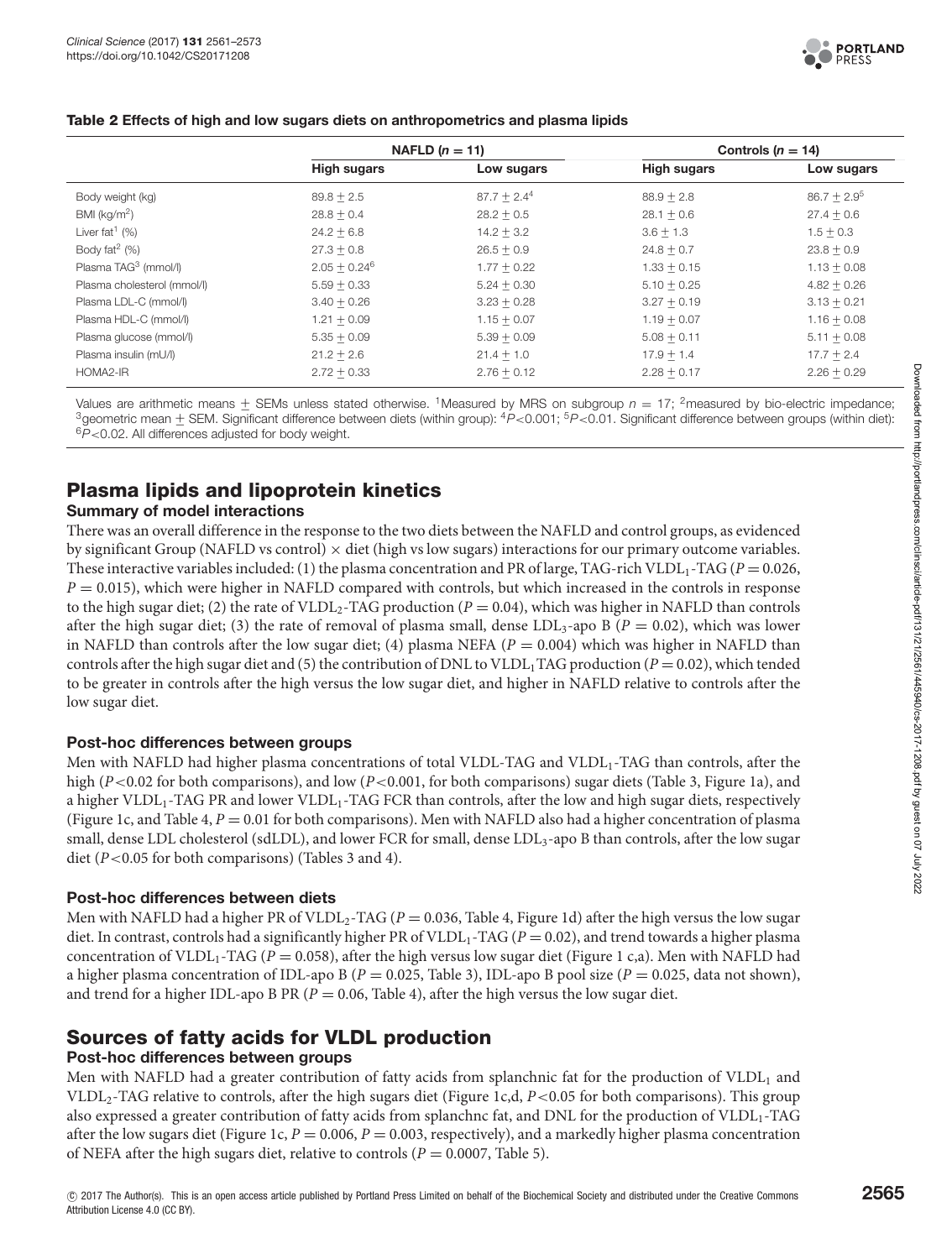#### **Table 3 Effects of high and low sugars diets on plasma lipoprotein fraction concentrations**

<span id="page-5-0"></span>

|                                      | NAFLD $(n = 11)$   |                    | Controls ( $n = 14$ ) |                |
|--------------------------------------|--------------------|--------------------|-----------------------|----------------|
|                                      | <b>High sugars</b> | Low sugars         | <b>High sugars</b>    | Low sugars     |
| Total VLDL-TAG (µmol/l) <sup>1</sup> | $996 + 142^2$      | $872 + 1173$       | $651 + 72$            | $490 + 51$     |
| VLDL1-TAG (µmol/l)                   | $849 + 109^2$      | $761 + 973$        | $547 + 67$            | $386 + 39$     |
| VLDL <sub>2</sub> -TAG (µmol/l       | $147 + 21$         | $110 + 10$         | $104 + 11$            | $104 + 14$     |
| IDL-TAG (µmol/l)                     | $61 + 5$           | $52 + 5$           | $54 + 5$              | $65 + 11$      |
| VLDL-Chol (µmol/l)                   | $509 + 121^{4}$    | $381 + 70^{3}$     | $290 + 30$            | $206 + 23$     |
| $VLDL1$ -Chol ( $\mu$ mol/l)         | $345 + 76$         | $283 + 49$         | $207 + 26$            | $127 + 14$     |
| $VLDL2$ -Chol ( $\mu$ mol/l)         | $163 + 45$         | $97 + 13$          | $82 + 10$             | $80 + 13$      |
| IDL-chol (µmol/l)                    | $167 + 53$         | $88 + 13$          | $88 + 11$             | $99 + 16$      |
| $VLDL1$ -apoB (mg/l)                 | $15.6 + 2.5$       | $17.4 + 3.0$       | $15.1 + 2.6$          | $11.5 + 1.9$   |
| VLDL <sub>2</sub> -apoB (mg/l)       | $12.5 + 2.1$       | $11.6 + 1.5$       | $13.1 \pm 3.4$        | $11.0 \pm 2.7$ |
| IDL-apoB (mg/l)                      | $21.9 + 4.6$       | $14.1 \pm 1.8^{5}$ | $20.2 + 5.0$          | $20.9 + 5.8$   |
| LDL-TAG (µmol/l)                     | $1231 + 165^2$     | $1088 + 130^6$     | $843 + 71$            | $705 + 57$     |
| $LDL2-TAG (µmol/l)$                  | $99 + 10$          | $93 + 13$          | $75 + 12$             | $71 + 8$       |
| $LDL3-TAG (µmol/l)$                  | $79 + 12$          | $72 + 8$           | $60 + 7$              | $65 + 6$       |
| $LDL2$ -chol ( $\mu$ mol/l)          | $1019 + 87$        | $931 + 106$        | $781 + 95$            | $881 + 82$     |
| $LDL_3$ -chol ( $\mu$ mol/l)         | $1222 + 68$        | $1252 + 60$        | $1141 + 94$           | $1172 + 45$    |
| $LDL2$ -apoB (mg/l)                  | $306 + 53$         | $255 + 40$         | $258 + 33$            | $249 + 32$     |
| $LDL_3$ -apoB (mg/l)                 | $567 + 92$         | $574 + 98$         | $570 + 48$            | $459 + 53$     |
| Small dense LDL (µmol/l)             | $1459 + 210$       | $1228 + 175^{4}$   | $1043 + 112$          | $848 + 78$     |

<sup>1</sup>Sum of VLDL<sub>1</sub> and VLDL<sub>2</sub>-TAG. Values are mean  $\pm$  SEM. Significant difference between groups (within diet) <sup>2</sup>P<0.02; <sup>3</sup>P<0.001; <sup>4</sup>P<0.05; <sup>6</sup>P<0.005. Significant difference between diets (within group) <sup>5</sup>P<0.05. All differences were adjusted for body weight.

#### **Table 4 Effects of high and low sugars diets on lipoprotein kinetics and DNL**

<span id="page-5-1"></span>

|                                                     | NAFLD $(n = 11)$   |                 | Controls $(n = 14)$ |                 |
|-----------------------------------------------------|--------------------|-----------------|---------------------|-----------------|
|                                                     | <b>High sugars</b> | Low sugars      | <b>High sugars</b>  | Low sugars      |
| VLDL <sub>1</sub> -TAG production rate<br>(q/day)   | $20.9 + 2.1$       | $18.9 + 2.1^2$  | $16.6 + 1.4$        | $12.4 + 1.23$   |
| VLDL1-TAG FCR (pools/day) <sup>1</sup>              | $9.0 + 0.9^2$      | $9.5 + 1.0$     | $11.3 + 0.7$        | $11.9 + 0.8$    |
| VLDL <sub>2</sub> -TAG production rate<br>(g/day)   | $4.90 + 0.59$      | $3.70 + 0.434$  | $3.63 + 0.27$       | $3.98 + 0.43$   |
| VLDL <sub>2</sub> -TAG FCR (pools/day)              | $11.5 + 1.1$       | $12.2 + 1.3$    | $13.1 + 1.0$        | $14.3 + 0.9$    |
| VLDL <sub>1</sub> -apoB production rate<br>(mg/day) | $481 + 76$         | $492 + 58$      | $546 + 56$          | $414 + 54$      |
| VLDL <sub>1</sub> -apoB FCR (pools/day)             | $9.0 + 1.0$        | $10.8 + 2.2$    | $14.7 + 2.7$        | $13.4 + 2.4$    |
| VLDL <sub>2</sub> -apoB production rate<br>(mg/day) | $546 + 176$        | $498 + 164$     | $720 + 310$         | $647 + 212$     |
| VLDL <sub>2</sub> -apoB FCR (pools/day)             | $12.5 + 2.8$       | $12.8 + 2.4$    | $13.6 + 1.9$        | $14.9 + 1.6$    |
| IDL-apoB production rate<br>(mg/day)                | $609 + 122$        | $391 + 695$     | $740 + 159$         | $737 + 213$     |
| IDL-apoB FCR (pools/day)                            | $9.5 + 1.9$        | $8.7 + 0.9$     | $12.2 + 1.1$        | $12.1 + 1.2$    |
| LDL <sub>2</sub> -apoB production rate<br>(mg/day)  | $1452 + 277$       | $858 + 101$     | $1075 + 109$        | $1176 + 118$    |
| LDL <sub>2</sub> -apoB FCR (pools/day)              | $1.59 + 0.25$      | $1.35 + 0.23$   | $1.59 + 0.24$       | $1.74 + 0.26$   |
| LDL <sub>3</sub> -apoB production rate<br>(mg/day)  | $2069 + 388$       | $942 + 278$     | $1518 + 237$        | $1374 + 273$    |
| LDL <sub>3</sub> -apoB FCR (pools/day)              | $1.01 + 0.15$      | $0.46 + 0.09^6$ | $0.86 + 0.12$       | $1.06 + 0.24$   |
| Contribution of DNL to:                             | $1.66 + 0.39$      | $1.59 + 0.34^3$ | $1.32 + 0.43$       | $0.56 + 0.14^7$ |
| VLDL <sub>1</sub> -TAG production (g/day)           | $1.66 + 0.39$      | $1.59 + 0.34^7$ | $1.32 + 0.43$       | $0.56 + 0.14$   |
| VLDL <sub>2</sub> -TAG production (g/day)           | $0.28 + 0.05$      | $0.29 + 0.05$   | $0.26 + 0.05$       | $0.19 + 0.03$   |

<sup>1</sup> Analysed for first period only, so between group comparisons (within diet) only were analysed (NAFLD; high sugar  $n = 7$ , low sugar  $n = 4$ . Controls; high sugar n = 7, low sugar n = 7). Values are mean  $\pm$  SEM. Significant differences between groups (within diet)  ${}^{2}P$  = 0.01;  ${}^{6}P$  < 0.05;  ${}^{7}P$  = 0.003. Significant differences between diets (within group)  ${}^{3}P = 0.02; {}^{4}P = 0.036; {}^{5}P = 0.06$ . All differences were adjusted for body weight. For the IDL and LDL<sub>2</sub> kinetic data NAFLD ( $n = 9$ ), and  $n = 8$  for the LDL<sub>3</sub> kinetic data due to insufficient data for the model fit.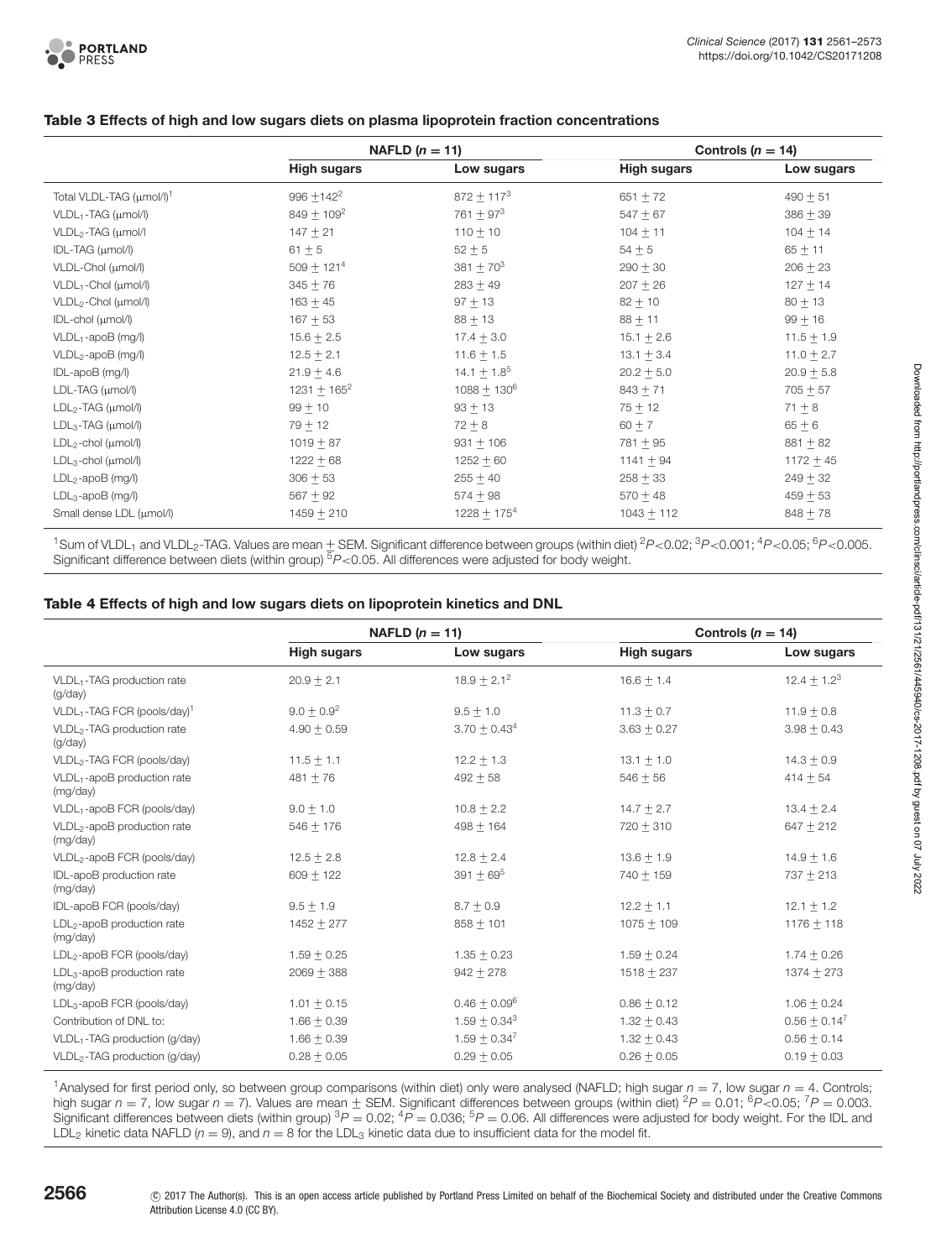

<span id="page-6-0"></span>

Effects of high and low sugar diets (black and white bars, respectively) in men with NAFLD and low liver fat controls on the plasma concentrations of: (a) VLDL<sub>1</sub>-TAG and (b) VLDL<sub>2</sub>-TAG. Effects of high and low sugar diets on the contribution of fatty acids from systemic (black bars), splanchnic (white bars) and DNL (grey bars) to: (**c**) VLDL<sub>1</sub>-TAG production rate and (**d**) VLDL<sub>2</sub>-TAG production rate. Significance of weight-adjusted differences between groups and diets are as shown, and for differences between groups; **\***P<0.05; **\*\***<sup>P</sup> <sup>=</sup> 0.006; **\*\*\***<sup>P</sup> <sup>=</sup> 0.003. **#**<sup>P</sup> <sup>=</sup> 0.08 denotes trend for difference between diets in controls.

#### <span id="page-6-1"></span>**Table 5 Effects of high and low sugars diets on palmitate kinetics, post-heparin lipase activities and plasma apoproteins**

|                                                     | NAFLD $(n = 11)$   |                | Controls ( $n = 14$ ) |               |
|-----------------------------------------------------|--------------------|----------------|-----------------------|---------------|
|                                                     | <b>High sugars</b> | Low sugars     | <b>High sugars</b>    | Low sugars    |
| Plasma NEFA (µmol/l)                                | $658 + 30^{1}$     | $548 + 44$     | $438 + 31$            | $526 + 42^2$  |
| Plasma Palmitate (umol/l)                           | $220 + 39$         | $238 + 25$     | $214 + 25$            | $218 + 28$    |
| Palmitate production rate<br>$(\mu \text{mol/min})$ | $169 + 11$         | $147 + 12^{3}$ | $168 + 15$            | $168 + 17$    |
| Palmitate MCR (ml/min)                              | $863 + 74$         | $647 + 56^{4}$ | $863 + 110$           | $850 + 101$   |
| Post heparin LPL (pmol/ml/min)                      | $1.33 + 0.31$      | $1.30 + 0.21$  | $1.36 + 0.19$         | $1.97 + 0.32$ |
| Post heparin HL (pmol/ml/min)                       | $2.13 + 0.48^2$    | $1.43 + 0.38$  | $1.01 + 0.17$         | $0.90 + 0.18$ |
| Plasma apoE (mg/l)                                  | $33.3 + 3.7$       | $30.2 + 2.7$   | $29.1 + 1.4$          | $27.7 + 1.4$  |
| Plasma apo C-III (mg/l)                             | $112.2 + 9.8^2$    | $103.8 + 9.15$ | $86.0 + 7.5$          | $73.5 + 5.4$  |
| Plasma apo C-II (mg/l)                              | $82.7 + 9.2$       | $77.0 + 8.0^2$ | $61.7 + 6.1$          | $56.9 + 5.6$  |

Values are mean + SEM. Significant difference between groups (within diet): <sup>1</sup>P<0.001; <sup>2</sup>P<0.05; <sup>5</sup>P<0.01 Significant difference between diets (within group);  ${}^{3}P<0.05$ ;  ${}^{4}P<0.01$ . All differences were adjusted for body weight.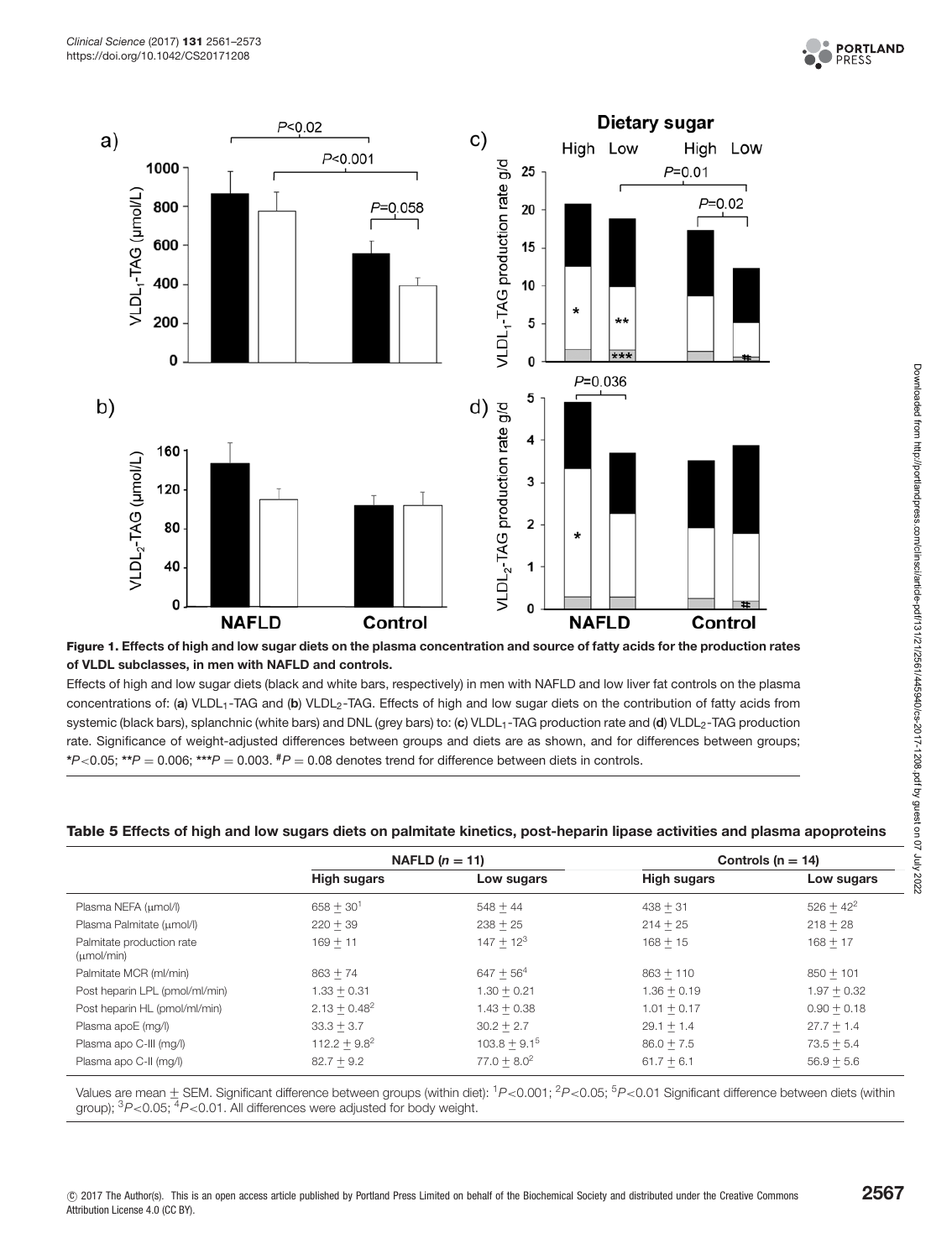

#### **Post-hoc differences between diets**

There were no significant effects of diet on the source of fatty acids for VLDL production, other than a trend for a greater contribution from DNL to the production of VLDL<sub>1</sub> and VLDL<sub>2</sub>-TAG in controls, after the high versus the low sugars diet (*P* = 0.08 for both VLDL subclasses). The production and metabolic clearance rates of palmitate were higher in men with NAFLD (*P* = 0.025, *P* = 0.006, respectively), after the high versus low sugars diet [\(Table](#page-6-1) 5).

#### **Plasma apoproteins and post-heparin lipase activities**

#### **Post-hoc differences between groups**

Men with NAFLD had a higher plasma apoprotein C-III than controls, after the high and low sugars diets ( $P = 0.042$ ,  $P = 0.002$ , respectively), and a higher plasma apoprotein C-II than controls after the low sugars diet ( $P = 0.033$ ). The activity of HL was higher in men with NAFLD versus controls after the high sugars diet (*P*<0.05) [\(Table](#page-6-1) 5).

#### Liver fat, intra-abdominal and subcutaneous adipose tissue (subgroup n = 17, post-diet)

Liver fat was higher after the high sugars diet in men with NAFLD and controls, relative to the low sugars diet  $(P = 0.01)$ for both comparisons, [Table 2\)](#page-4-0). However, the significance of these differences was not maintained after adjustment for body weight. There were no differences in the masses of visceral and subcutaneous adipose tissue between groups after each diet (Supplementary Table S3). There were also no associations between post-dietary liver fat, body weight, visceral fat, plasma TAG, or changes in these variables.

# **Discussion**

The present study provides new evidence that liver fat can influence the weight-adjusted partitioning of hepatic TAG into different plasma VLDL subclasses, in response to a high intake of sugars that is common to the UK diet [13]. Men with NAFLD were distinct from controls in having a higher plasma and PR of large, TAG-rich VLDL<sub>1</sub>, after both diets. This finding is consistent with the previous observation that VLDL<sub>1</sub> overproduction is driven by increased liver fat [\[20\]](#page-11-13). In the present study, this effect originated, in part, from a greater contribution of fatty acids from splanchnic fat (hepatic TAG storage pools, visceral fat, and to a lesser extent DNL in the liver). A highly original finding in the present study, was that these metabolic characteristics in men with NAFLD were shown to develop in response to the high sugars diet in low liver fat controls. In contrast, the high sugars diet up-regulated the production of VLDL<sub>2</sub> in NAFLD relative to controls, a difference that was also ascribed to a greater contribution of splanchnic fatty acids for the production of this smaller VLDL subclass [\(Figure 2\)](#page-8-0).

Large TAG-rich VLDL<sub>1</sub> has been associated with increased liver fat and dyslipidaemia in the metabolic syndrome [\[20,](#page-11-13)[21\]](#page-11-14), but there is no previous evidence to link its plasma concentration or kinetics directly with a high intake of sugars in humans. There have also been no studies to date on the effect of dietary free sugars on VLDL kinetics in NAFLD. In healthy subjects, the PR of VLDL-TAG has been shown to be higher after a 6-day hyper-energetic diet enriched with fructose as a liquid supplement (25% total energy) versus a 6-day, low-fructose diet [\[22\]](#page-11-15). VLDL-TAG PR was also higher after a 2-week high carbohydrate, low fat diet, compared with a 2-week iso-energetic, low carbohydrate, high fat diet in healthy subjects [\[23\]](#page-11-16). In the present study, the PR and plasma concentration of large, TAG-rich VLDL1 were higher in the low liver fat controls on the high sugars diet compared with the low sugars diet. Moreover, the difference in PR of large TAG-rich VLDL<sub>1</sub> between groups was removed on the high sugars diet, as the values in controls approached that of men with NAFLD, possibly because the controls also gained liver fat. In contrast, the PR of smaller  $VLDL<sub>2</sub>$ -TAG was significantly higher in NAFLD after the high relative to the low sugar diet. Since VLDL<sub>2</sub> is known to be the main precursor of IDL and LDL [\[24\]](#page-11-17), this finding is consistent with an increase in IDL apoB PR and the pool size of IDL apoB and plasma concentration of apoB in IDL, and small dense low density lipoprotein (sdLDL), both of which are components of an ALP [\[25\]](#page-11-18). Interestingly, there was no evidence in our study of any group or dietary effects on the production and secretion of new VLDL particles, as indicated by a lack of significant effects on plasma VLDL apoB or changes in the kinetics of VLDL-apoB.

Men with NAFLD had a higher DNL relative to controls after the low sugars diet, in accord with previous reports of increased contribution of DNL to hepatic fat and dyslipidaemia in men with NAFLD [\[8,](#page-11-3)[26\]](#page-11-19). However, this finding was only significant on the low sugars diet, possibly because the contribution of DNL to both VLDL<sub>1</sub> and VLDL<sub>2</sub>-TAG increased to a greater extent in controls than in men with NAFLD after the high sugars diet. DNL made relatively minor contributions (between 4 and 8%) to VLDL<sub>1</sub> and VLDL<sub>2</sub>-TAG production in both groups, after both diets, as reported previously in healthy subjects [\[27\]](#page-11-20). DNL has been shown to contribute approximately 12% of palmitate to VLDL-TAG in a previous study in NAFLD, when measured over a comparable time period to the present study [\[8\]](#page-11-3). In a previous study, an 8 weeks diet with fructose-sweetened beverages, providing 25% of total energy, increased DNL,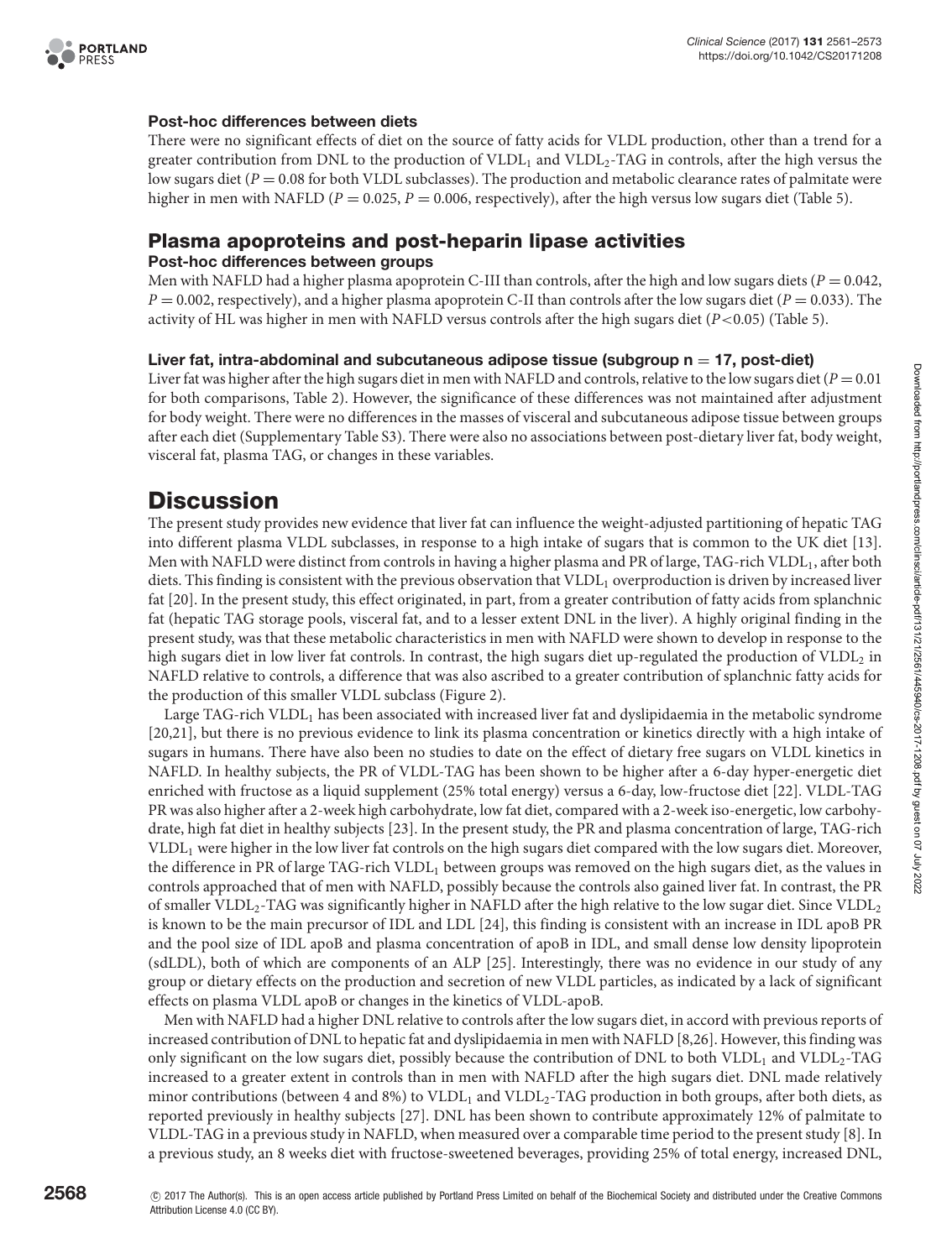





#### <span id="page-8-0"></span>**Figure 2. Summary schematic of the relative effects of the high and low sugar diets on the lipoprotein metabolism of men with NAFLD and low liver fat controls**

The relative effects of the high and low sugar diets on lipoprotein metabolism are shown as red hatched arrows. The thickness of black arrows represents the magnitude of pathway in men with NAFLD relative to controls (PR, production rate; FCR, fractional catabolic rate). \*Significance of increases in liver fat in both NAFLD and controls, after the high sugar diet relative to the low sugar diet, were not maintained after adjustment for body weight.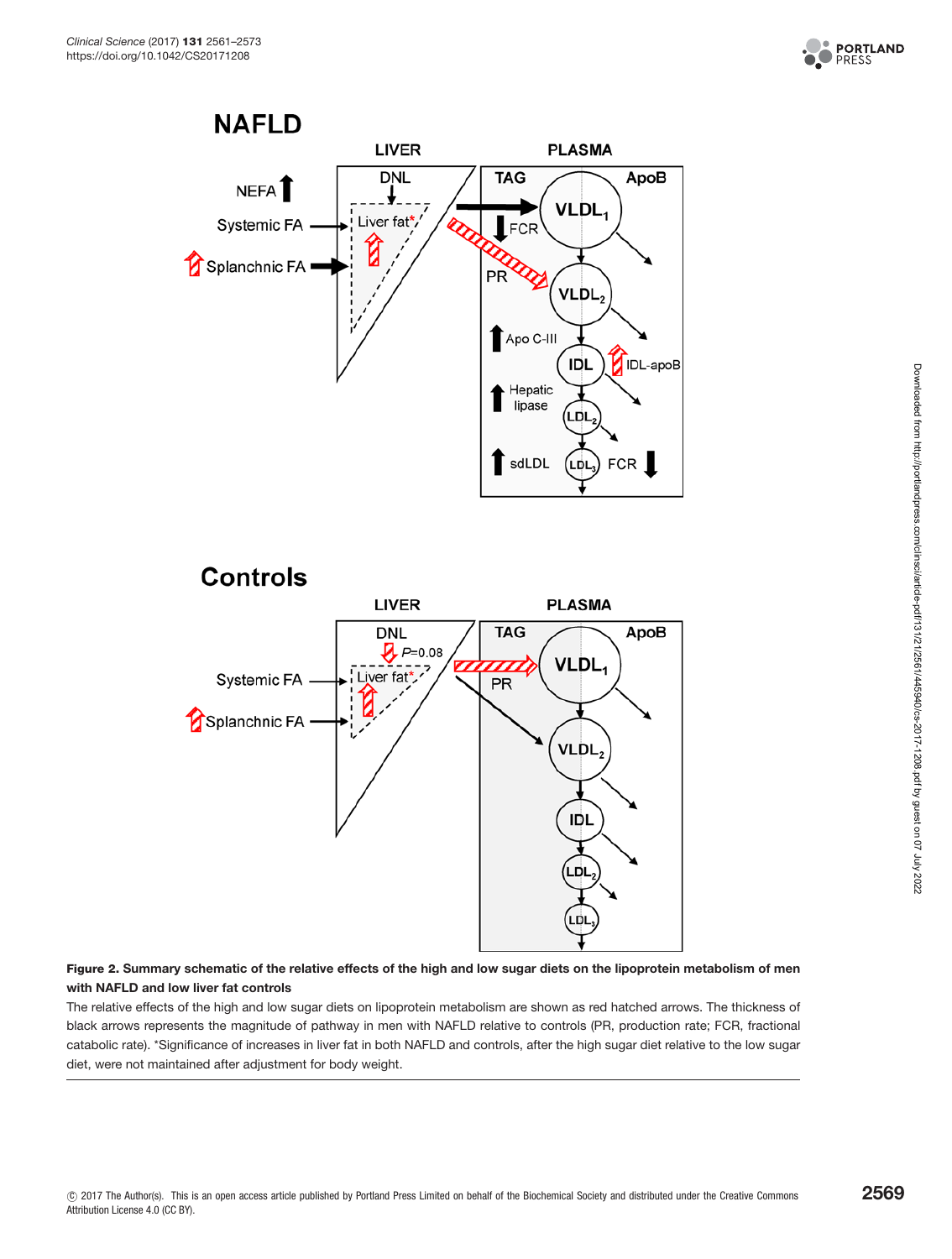

whereas glucose-sweetened beverages had no effect in the healthy overweight participants [\[28\]](#page-11-21). Similarly, a 6-day high-fructose diet (25% total energy) was shown to increase DNL from 1.6 to 9.4% in VLDL-palmitate in healthy, normal weight men [\[29\]](#page-11-22).

In the present study, there was no significant difference in the systemic contribution of fatty acids to VLDL<sub>1</sub>-TAG or VLDL2-TAG production between the diets in either group. This is perhaps surprising, given the marked increase in plasma NEFA and higher production and clearance rates of palmitate after the high sugars diet in the NAFLD group, which might be expected to increase the delivery of NEFA to the liver. There was, however, a greater contribution of splanchnic fat to VLDL<sub>1</sub>-TAG and VLDL<sub>2</sub>-TAG production in NAFLD relative to controls, which might help to explain how liver fat influences the differential partitioning of hepatic TAG in these groups in response to dietary sugars.

Splanchnic fat includes hepatic TAG storage pools and visceral adipose tissue, the NEFA from which drains directly into the liver via the portal vein. Hepatic TAG storage pools will expand in the fed, postprandial state, with an estimated 22% of dietary TAG being taken-up by the liver in chylomicron remnants [\[30\]](#page-11-23), some of which will be stored and contribute to VLDL synthesis in the post-absorptive state [\[31\]](#page-11-24).

The flux of NEFA from visceral adipose tissue has been estimated to be 20% of total NEFA delivery to the liver in obese subjects, but only 5% in lean subjects [\[32](#page-11-25)[,33\]](#page-11-26) based on a model partially validated in dogs [\[34\]](#page-11-27). Visceral adipose NEFA flux was also shown to correlate with visceral fat measured by computer tomography [\[32\]](#page-11-25).

Since the men in our study were generally overweight, but not obese, visceral adipose tissue is likely to have made a small contribution (5–20%) towards the delivery of total NEFA to the liver [\[32](#page-11-25)[,33\]](#page-11-26). However, since visceral fat was not different between groups and unaffected by the diets in the present study, this suggests that the relatively greater contribution of splanchnic-derived NEFAs to VLDL<sub>1</sub> and VLDL<sub>2</sub>-TAG production on the high sugars diet in NAFLD relative to controls, came from hepatic TAG storage pools. This possibility introduces the established effect of dietary sugars in augmenting post-prandial lipaemia [\[35\]](#page-11-28), and highlights the importance of postprandial TAG as a potential source of lipid for the accumulation of liver fat [\[36\]](#page-12-0). While postprandialresponses were not measured in our study, the high sugar diet increased VLDL<sub>1</sub> in controls, and serum apo C-III in NAFLD, an apoprotein with roles in the assembly of  $VLDL<sub>1</sub>$  in the liver and inhibition of LPL [\[37\]](#page-12-1). These effects are consistent with dietary free sugars impairing the clearance of plasma TAG in the postprandial phase [\[35](#page-11-28)[,36\]](#page-12-0).

The intake of sugars on the low sugars diet was close to the current recommendation for the intake of free sugars, of no more than 5% total energy (NMES 6  $\pm$  2% total energy or 586 kJ (140 kcal)/day) [38,39]. In contrast, the intake of sugars on the high sugars diet (NMES 26  $\pm$  7% total energy) was five-fold greater than this recommendation (2721 kJ (650 kcal)/day), but still within the upper 2.5th percentile of intake in a typical UK diet [13]. Although we cannot exclude the possibility that the small differences in the intake of dietary fat between the iso-energetic diets contributed to the metabolic effects (5% and 8% energy in NAFLD and controls, respectively), the overall, weight-adjusted response of outcome variables is consistent with the marked differences in intake of dietary sugars between the two diets (19% and 20% energy, in NAFLD and controls, respectively).

It is well documented that hyper-energetic diets, high in sugars, increase liver fat in healthy men [\[40\]](#page-12-2), but there is less evidence that iso-energetic diets, high in sugars, exert the same effect. A weight-maintaining high fructose diet (25% total energy) has been reported to increase liver fat by 137% in healthy men [\[41\]](#page-12-3). Similarly, an iso-energetic diet containing sucrose-sweetened regular cola increased liver fat by 132% in overweight subjects [\[42\]](#page-12-4). In the present study, the high sugars diet increased liver fat to a relatively greater extent in subgroups of men with NAFLD, compared with controls. While this might suggest greater sensitivity to dietary sugars in NAFLD, the statistical significance of this difference in liver fat was lost after adjustment for the small gain in body weight. This finding reaffirms that liver fat is very sensitive to increased body weight in response to dietary sugars [\[43\]](#page-12-5).

Strengths of our study include the dietary exchange, which achieved its targets for sugar intake in a free-living setting, and stable isotope trace-labelling methodology to simultaneously track the metabolism of plasma lipoproteins, fatty acids and DNL. Limitations of our study include its sample size, and the dependence of our main outcome measures on the assumptions inherent in mathematical modelling. In addition, results derived from the infusion of stable isotope labelled palmitate are dependent on the validity of assumptions regarding fatty acid fluxes to the liver. While we adjusted all data for the small and consistent changes in body weight in response to differences in energy intake between diets, we cannot exclude the possibility of acute metabolic effects arising from these differences. Nevertheless, the overall pattern of metabolic responses to the diets, and significance of weight-adjusted differences in our outcome variables, including VLDL1-TAG PR, on which the sample size was originally powered, provide confidence that these data are robust. It also suggests that the effects of a high and low intake of sugars on lipoprotein metabolism were independent of the relationship between changes in body weight and liver fat.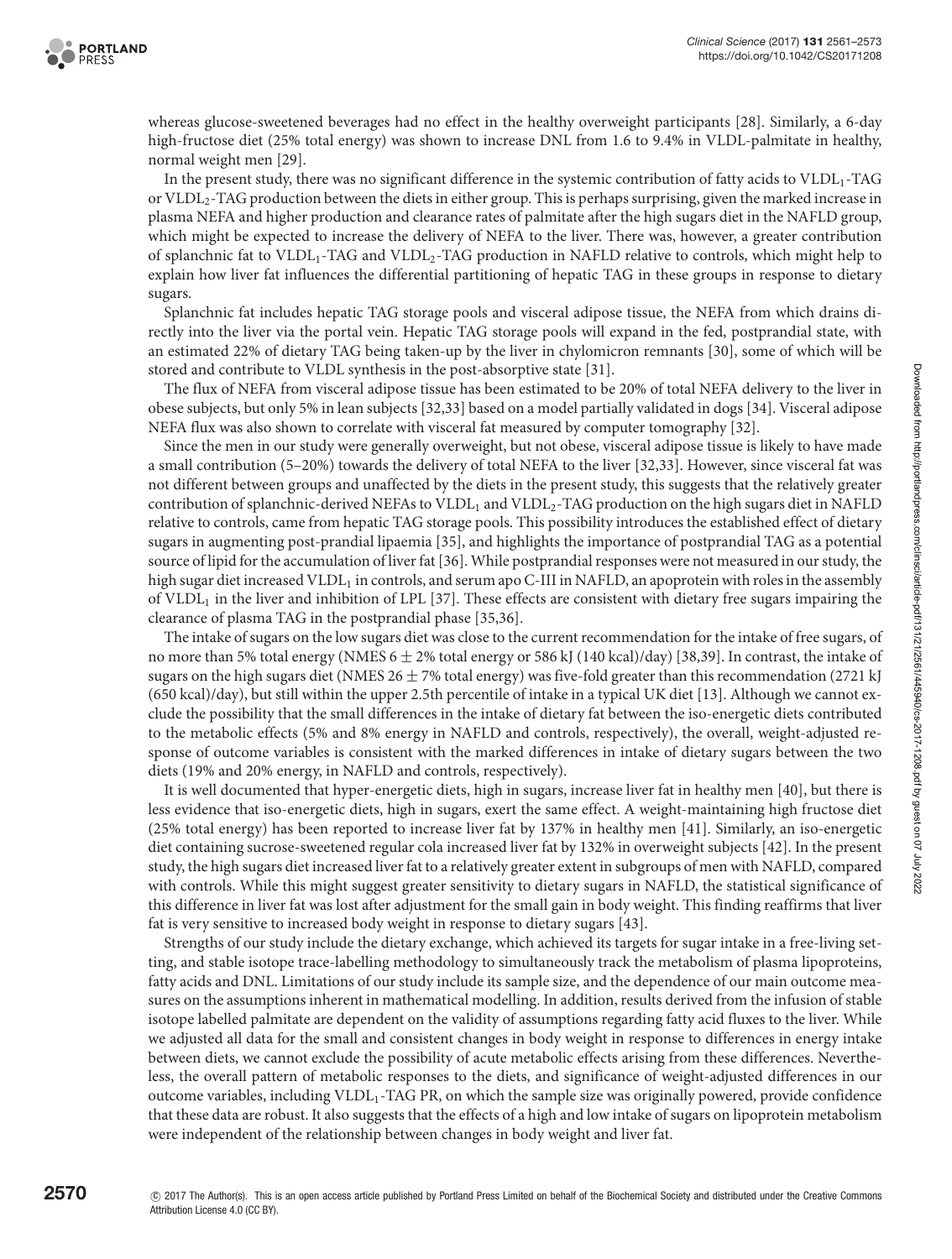

The present study provides new evidence that liver fat influences the effects of dietary free sugars in partitioning plasma TAG into different VLDL subclasses. This finding has major implications for the potential mechanism by which dietary free sugars could contribute to the development of NAFLD, and dyslipidaemia.

### **Clinical perspectives**

- A high intake of dietary sugars consumed in foods and sugar sweetened beverages, has been implicated in the development of fatty liver disease, possibly through adverse effects on lipid metabolism. The present study was undertaken to determine if liver fat influences the plasma lipid and lipoprotein response to sugars, and the mechanism by which sugars contribute to the accumulation of liver fat.
- High and low sugar diets produced differential effects on the metabolism of plasma VLDL subclasses in men with raised liver fat (NAFLD) and low liver fat controls. A high intake of sugars produced changes in the lipoprotein metabolism of controls that were characteristic of men with NAFLD.
- These findings indicate that the accumulation of liver fat can influence the plasma lipid and lipoprotein response to dietary sugars, and provide new evidence for a mechanism to explain how sugars may contribute to NAFLD and dyslipidaemia.

#### **Acknowledgement**

The authors thank Jo Batt in the Faculty of Health and Medical Sciences, University of Surrey for technical assistance.

#### **Author Contribution**

A.M.U., B.A.G., J.A.L. and G.S.F. designed the study, F.S.M., J.W., A.M. and X.L. performed the clinical studies, B.A.G., J.A.L., G.S.F., C.I. and A.A. were involved with the dietary design and supervision, F.S.M., N.J., A.M., X.L., N.A., M.S. and B.F. the laboratory work, supervised by A.M.U. R.H. and M.E.W. did the modelling, J.D.B. and E.L.T. performed the MRI and MRS measurements, S.J. performed the statistical analysis. B.A.G. and A.M.U. were the lead writers. All authors were involved in drafting the article or revising it critically for important intellectual content and approved the final version. A.M.U. is the guarantor of this work and, as such, had full access to all the data and takes responsibility for the integrity of the data and the accuracy of the data analysis.

#### **Funding**

This work was supported by a UK government grant from the Biological Biotechnology Scientific Research Council [Grant no. BB/G009899/1]; University of Surrey PhD scholarship (to A.M.); Medical Research Council (body composition measurements); and infrastructure support from the National Institute of Health Research at the Cambridge Biomedical Research Centre.

#### **Competing Interests**

J.A.L. has previously received financial support for other research studies from Sugar Nutrition UK and PepsiCo. All authors, including J.A.L., declared there to be no duality of interest associated with this manuscript.

#### **Abbreviations**

ALP, atherogenic lipoprotein phenotype; apo, apolipoprotein; DNL, de novo lipogenesis; FCR, fractional catabolic rate; GCMS, gas chromatography mass spectrometry; HL, hepatic lipase; IDL, Intermediate density lipoprotein; IHCL, intra-hepatocellular lipid; LPL, lipoprotein lipase; MRI, magnetic resonance imaging; MRS, magnetic resonance spectroscopy; NAFLD, non-alcoholic fatty liver disease; NDNS, National Diet & Nutrition Survey; NMES, non-milk extrinsic sugars; PR, production rate; sdLDL, small dense low density lipoprotein; TAG, triacylglycerol; TTR, tracer/tracee ratio; VLDL, very low density lipoprotein.

#### **References**

- <span id="page-10-0"></span>1 Hashimoto, E., Tokushige, K. and Ludwig, J. (2015) Diagnosis and classification of non-alcoholic fatty liver disease and non-alcoholic steatohepatitis: current concepts and remaining challenges. Hepatol. Res. **45**, 20–28
- <span id="page-10-1"></span>2 Stanhope, K.L., Schwarz, J.M. and Havel, P.J. (2013) Adverse metabolic effects of dietary fructose: results from the recent epidemiological, clinical, and mechanistic studies. Curr. Opin. Lipidol. **24**, 198–206
- 3 Te Morenga, L.A., Howatson, A.J., Jones, R.M. and Mann, J. (2014) Dietary sugars and cardiometabolic risk: systematic review and meta-analyses of randomized controlled trials of the effects on blood pressure and lipids. Am. J. Clin. Nutr. **100**, 65–79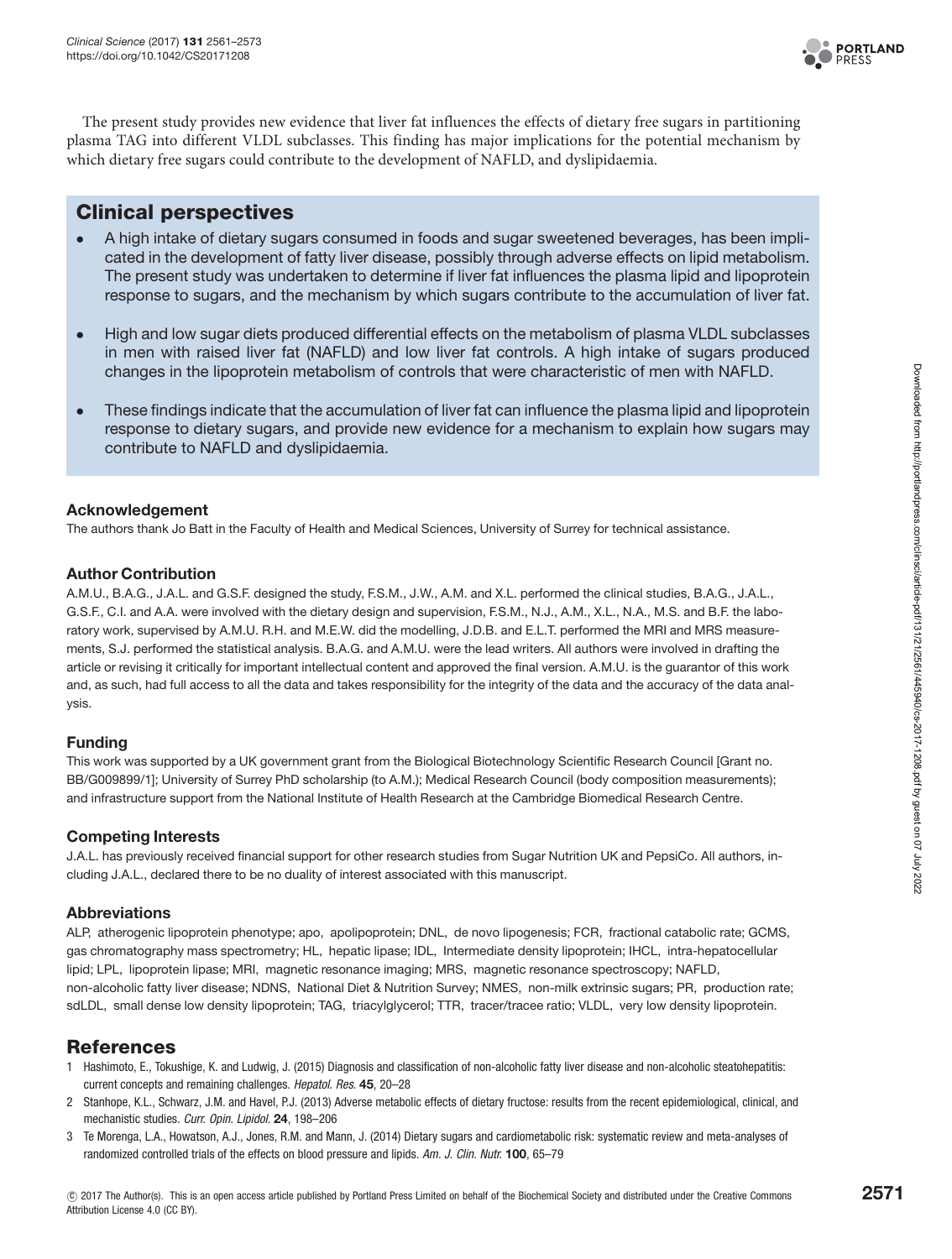

- 4 Lonardo, A., Sookoian, S., Pirola, C.J. and Targher, G. (2016) Non-alcoholic fatty liver disease and risk of cardiovascular disease. Metabolism **65**, 1136–1150
- <span id="page-11-0"></span>5 Griffin, B.A., Freeman, D.J., Tait, G.W., Thomson, J, Caslake, M.J., Packard, C.J. et al. (1994) Role of plasma triglyceride in the regulation of plasma low density lipoprotein (LDL) subfractions: relative contribution of small, dense LDL to coronary heart disease risk. Atherosclerosis **106**, 241–253
- <span id="page-11-1"></span>6 Taskinen, M.R., Adiels, M., Westerbacka, J., Soderlund, S., Kahri, J., Lundbom, N. et al. (2011) Dual metabolic defects are required to produce ¨ hypertriglyceridemia in obese subjects. Arterioscler. Thromb. Vasc. Biol. **31**, 2144–2150
- <span id="page-11-2"></span>7 Watts, G.F., Mandalia, S., Brunt, J.N., Slavin, B.M., Coltart, D.J. and Lewis, B. (1993) Independent associations between plasma lipoprotein subfraction levels and the course of coronary artery disease in the St. Thomas' Atherosclerosis Regression Study (STARS). Metabolism **42**, 1461–1467
- <span id="page-11-3"></span>8 Donnelly, K.L., Smith, C.I., Schwarzenberg, S.J., Jessurun, J., Boldt, M.D. and Parks, E.J. (2005) Sources of fatty acids stored in liver and secreted via lipoproteins in patients with nonalcoholic fatty liver disease. J. Clin. Invest. **115**, 1343–1351
- <span id="page-11-4"></span>9 Stanhope, K.L. (2016) Sugar consumption, metabolic disease and obesity: the state of the controversy. Crit. Rev. Clin. Lab. Sci. **53**, 52–67
- <span id="page-11-5"></span>10 Schwarz, J.M., Neese, R.A., Turner, S., Dare, D. and Hellerstein, M.K. (1995) Short-term alterations in carbohydrate energy intake in humans. Striking effects on hepatic glucose production, de novo lipogenesis, lipolysis, and whole-body fuel selection. J. Clin. Invest. **96**, 2735–2743
- <span id="page-11-6"></span>11 Jebb, S.A., Lovegrove, J.A., Griffin, B.A., Frost, G.S., Moore, C.S., Chatfield, M.D. et al. (2010) Effect of changing the amount and type of fat and carbohydrate on insulin sensitivity and cardiovascular risk: the RISCK (Reading, Imperial, Surrey, Cambridge, and Kings) trial. Am. J. Clin. Nutr. **92**, 748–758
- <span id="page-11-7"></span>12 Szczepaniak, L.S., Nurenberg, P., Leonard, D., Browning, J.D., Reingold, J.S., Grundy, S. et al. (2005) Magnetic resonance spectroscopy to measure hepatic triglyceride content: prevalence of NAFLD in the general population. Am. J. Physiol. Endocrinol. Metab. **288**, E462–E468
- 13 National Diet and Nutrition Survey (2014) Results from Year 1–4 (combined) of the Rolling Programme (2008/2009–2011/2012), Public Health England 14 Department of Health (1989) Dietary Sugars and Human Disease. Committee on Medical Aspects of Food Policy. Report on Health and Social Subjects
- No. 37, HMSO, London
- <span id="page-11-8"></span>15 Kelly, S.A., Summerbell, C., Rugg-Gunn, A.J., Adamson, A., Fletcher, E. and Moynihan, P.J. (2005) Comparison of methods to estimate non-milk extrinsic sugars and their application to sugars in the diet of young adolescents. Br. J. Nutr. **94**, 114–124
- <span id="page-11-9"></span>16 Sarac, I., Backhouse, K., Shojaee-Moradie, F., Stolinski, M., Robertson, M.D., Bell, J.D. et al. (2012) Gender differences in VLDL1 and VLDL2 triglyceride kinetics and fatty acid kinetics in obese postmenopausal women and obese men. J. Clin. Endocrinol. Metab. **97**, 2475–2481
- <span id="page-11-10"></span>17 Brackenridge, A.L., Jackson, N., Jefferson, W., Stolinski, M., Shojaee-Moradie, F, Hovorka, R. et al. (2009) Effects of rosiglitazone and pioglitazone on lipoprotein metabolism in patients with Type 2 diabetes and normal lipids. Diabet. Med. **26**, 532–539
- <span id="page-11-11"></span>18 McGee, K.C., Shahmanesh, M., Boothby, M., Nightingale, P., Gathercole, L.L., Tripathi, G. et al. Evidence for a shift to anaerobic metabolism in adipose tissue in efavirenz-containing regimens for HIV with different nucleoside backbones. Antivir. Ther. **17**, 495–507
- <span id="page-11-12"></span>19 Thomas, E.L., Hamilton, G., Patel, N., O'Dwyer, R., Dore, C.J., Goldin, R.D. et al. (2005) Hepatic triglyceride content and its relation to body adiposity: a ´ magnetic resonance imaging and proton magnetic resonance spectroscopy study. Gut **54**, 122–127
- <span id="page-11-13"></span>20 Adiels, M., Taskinen, M.R., Packard, C.J., Caslake, M.J., Soro-Paavonen, A., Westerbacka, J. et al. (2006) Overproduction of large VLDL particles is driven by increased liver fat content in man. Diabetologia **49**, 755–765
- <span id="page-11-14"></span>21 Adiels, M., Olofsson, S.O., Taskinen, M.R. and Boren, J. (2008) Overproduction of very low-density lipoproteins is the hallmark of the dyslipidemia in the ´ metabolic syndrome. Arterioscler. Thromb. Vasc. Biol. **28**, 1225–1236
- <span id="page-11-15"></span>22 Theytaz, F., Noguchi, Y., Egli, L., Campos, V., Buehler, T., Hodson, L. et al. (2012) Effects of supplementation with essential amino acids on intrahepatic lipid concentrations during fructose overfeeding in humans. Am. J. Clin. Nutr. **96**, 1008–1016
- <span id="page-11-16"></span>23 Mittendorfer, B. and Sidossis, L.S. (2001) Mechanism for the increase in plasma triacylglycerol concentrations after consumption of short-term, high-carbohydrate diets. Am. J. Clin. Nutr. **73**, 892–899
- <span id="page-11-17"></span>24 Gaw, A., Packard, C.J., Lindsay, G.M., Griffin, B.A., Caslake, M.J., Lorimer, A.R. et al. (1995) Overproduction of small very low density lipoproteins (Sf 20-60) in moderate hypercholesterolemia: relationships between apolipoprotein B kinetics and plasma lipoproteins. J. Lipid Res. **36**, 158–171
- <span id="page-11-18"></span>25 Griffin, B.A. and Zampelas, A. (1995) Influence of dietary fatty acids on the atherogenic lipoprotein phenotype. Nutr. Res. Rev. **8**, 1–26
- <span id="page-11-19"></span>26 Lambert, J.E., Ramos-Roman, M.A., Browning, J.D. and Parks, E.J. (2014) Increased de novo lipogenesis is a distinct characteristic of individuals with nonalcoholic fatty liver disease. Gastroenterology **146**, 726–735
- <span id="page-11-20"></span>27 Timlin, M.T. and Parks, E.J. (2005) Temporal pattern of de novo lipogenesis in the postprandial state in healthy men. Am. J. Clin. Nutr. **81**, 35–42
- <span id="page-11-21"></span>28 Stanhope, K.L., Schwarz, J.M., Keim, N.L., Griffen, S.C., Bremer, A.A., Graham, J.L. et al. (2009) Consuming fructose-sweetened, not glucose-sweetened, beverages increases visceral adiposity and lipids and decreases insulin sensitivity in overweight/obese humans. J. Clin. Invest. **119**, 1322–1334
- <span id="page-11-22"></span>29 Faeh, D., Minehira, K., Schwarz, J.M., Periasamy, R., Park, S. and Tappy, L. (2005) Effect of fructose overfeeding and fish oil administration on hepatic de novo lipogenesis and insulin sensitivity in healthy men. Diabetes **54**, 1907–1913
- <span id="page-11-23"></span>30 Bergman, E.N., Havel, R.J., Wolfe, B.M. and Bohmer, T. (1971) Quantitative studies of the metabolism of chylomicron triglycerides and cholesterol by liver and extrahepatic tissues of sheep and dogs. J. Clin. Invest. **50**, 1831–1839
- <span id="page-11-24"></span>31 Parks, E.J., Krauss, R.M., Christiansen, M.P., Neese, R.A. and Hellerstein, M.K. (1999) Effects of a low-fat, high-carbohydrate diet on VLDL-triglyceride assembly, production, and clearance. J. Clin. Invest. **104**, 1087–1096
- <span id="page-11-25"></span>32 Nielsen, S., Guo, Z., Johnson, C.M., Hensrud, D.D. and Jensen, M.D. (2004) Splanchnic lipolysis in human obesity. J. Clin. Invest. **113**, 1582–1588
- <span id="page-11-26"></span>33 Klein, S. (2004) The case of visceral fat: argument for the defense. J. Clin. Invest. **113**, 1530–1532
- <span id="page-11-27"></span>34 Jensen, M.D, Cardin, S., Edgerton, D. and Cherrington, A. (2003) Splanchnic free fatty acid kinetics. Am. J. Physiol. Endocrinol. Metab. **284**, E1140–E1148
- <span id="page-11-28"></span>35 Abraha, A., Humphreys, S.M., Clark, M.L., Matthews, D.R. and Frayn, K.N. (1998) Acute effect of fructose on postprandial lipaemia in diabetic and non-diabetic subjects. Br. J. Nutr. **80**, 169–175